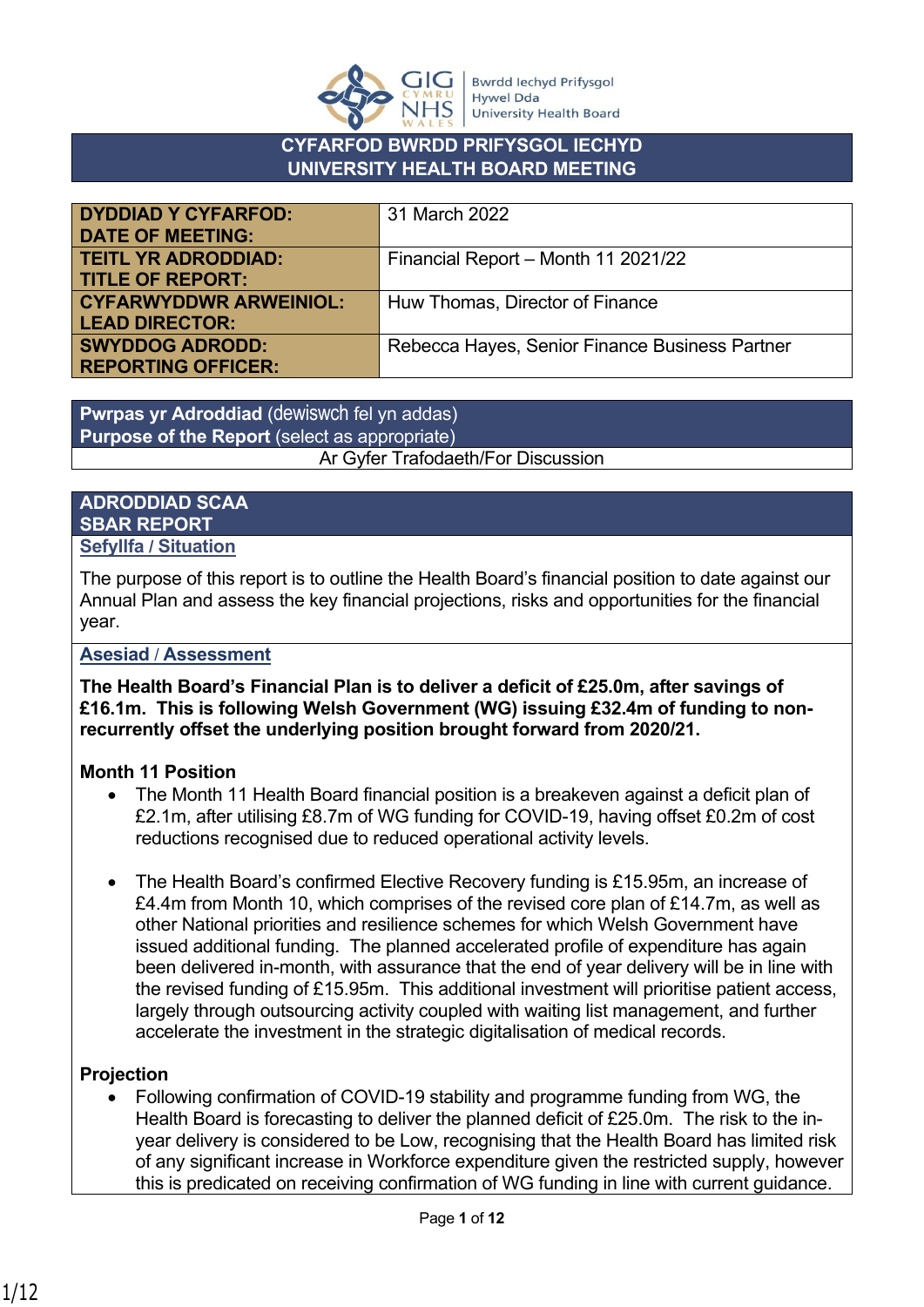Of the identified savings schemes of £11.9m, a significant number (£7.3m) are currently assessed as non-recurrent. Discussions are on-going regarding the implications of this on our underlying deficit, given the significant risk of a deterioration from £57.4m in 2020/21 to £68.9m in 2021/22 if recurrent savings schemes of £11.5m are not identified in-year.

## **Savings**

- Whilst the focus of the Health Board is on identifying and implementing recurrent schemes, the current combination of capacity and COVID-19 pressures being experienced operationally has diverted significant managerial resource. This has meant that, while the required £16.1m savings have been identified as a minimum on a nonrecurrent basis, only £4.6m of these are recurrent plans.
- The opportunities framework has identified schemes in excess of the in-year savings requirement; however, these have not yet been converted into Amber/Green operational plans due to the escalating pressures caused by attendances to A&E and Domiciliary and Social Care fragility preventing the discharge of medically fit patients. The implementation of plans to reduce the number of acute beds in this climate is exceptionally challenging. The organisation recognises its inability to deliver these opportunities impactfully during this year, and therefore recognises that the opportunities will feed into the strategy to address the opening underlying deficit for the FY 2023 financial plan.
- In-month delivery of £1.1m is in line with the plan of identified savings schemes.

## **Next Steps**

 Continue to engage with partner organisations to develop plans to address the issues within the Social Care sectors, whilst working with operational teams to develop robust and deliverable recurrent saving schemes in line with the Health Board's Strategy and roadmap to sustainability.

## **Summary of key financial targets**

The Health Board's key targets are as follows:

- Revenue: to contain the overspend within the Health Board's planned deficit
- Savings: to deliver savings plans to enable the revenue budget to be achieved
- Capital: to contain expenditure within the agreed limit
- PSPP: to pay 95% of Non-NHS invoices within 30 days of receipt of a valid invoice
- Cash: While there is no prescribed limit for cash held at the end of the month, WG encourages this to be minimised and a rule of thumb of 5% of monthly expenditure is used. For the Health Board, this is broadly £4.0m.

| <b>Key target</b>   |      | <b>Annual</b><br>limit | <b>YTD limit</b> | <b>Actual</b><br>delivery | <b>Forecast</b><br><b>Risk</b> |
|---------------------|------|------------------------|------------------|---------------------------|--------------------------------|
| <b>Revenue</b>      | £'m  | 25.0                   | 22.9             | 22.9                      | $Low*$                         |
| <b>Savings</b>      | £'m  | 16.1                   | 14.8             | 10.7                      | <b>Low</b>                     |
| <b>Capital</b>      | £'m  | 58.6                   | 32.9             | 32.9                      | <b>Medium**</b>                |
| <b>Non-NHS PSPP</b> | $\%$ | 95.0                   | 95.0             | 94.6                      | $Low***$                       |
| Period end cash     | £'m  | 4.0                    | 4.0              | 7.5                       | $.0W^{***}$                    |

\* The Health Board recognises that the risk against delivery of financial balance is Low, recognising that the Health Board has limited risk of any significant increase in Workforce expenditure, given the restricted supply.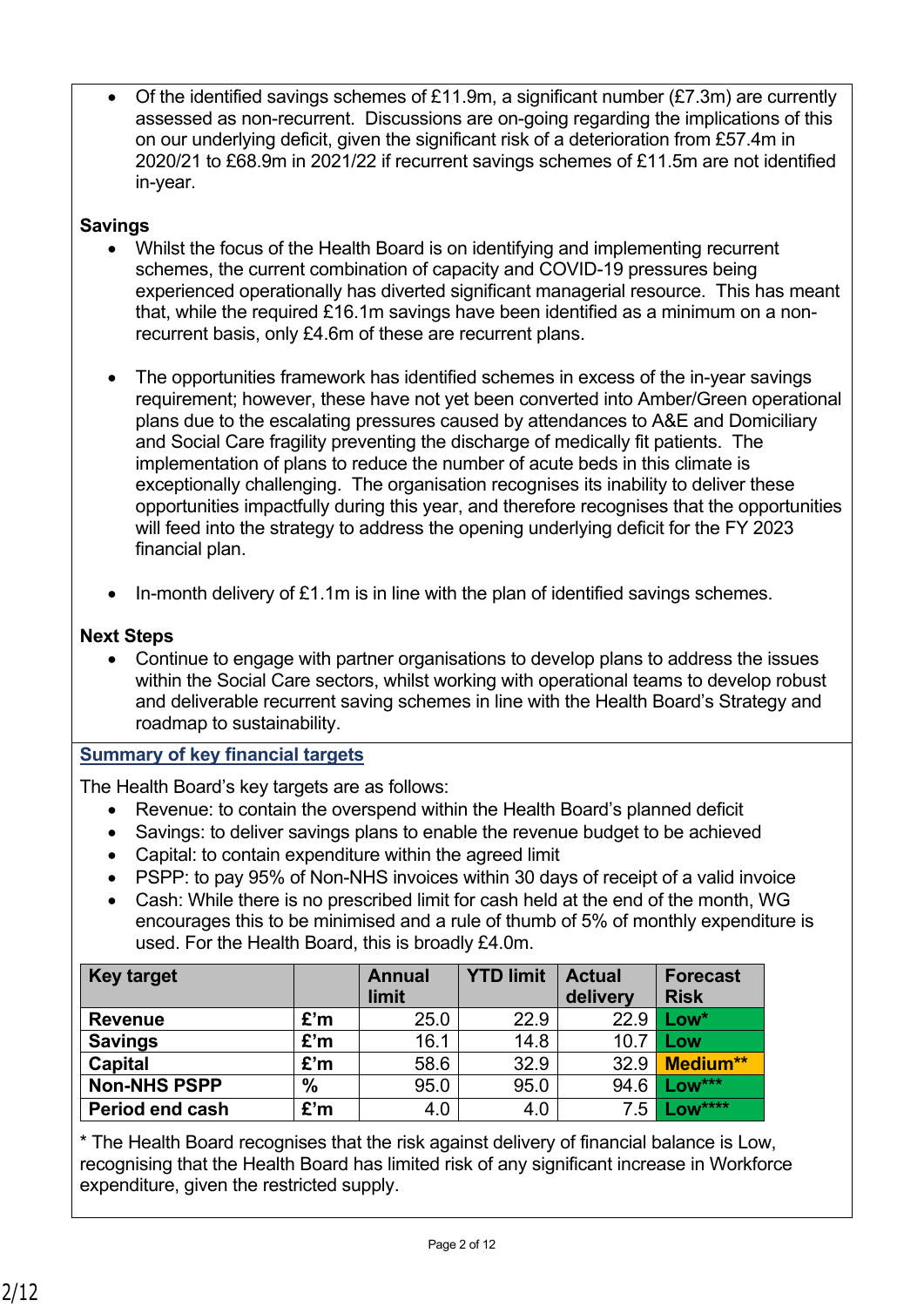\*\* The Capital Resource Limit (CRL) has now been fixed and it is the responsibility of the Health Board to manage any over or under spend against this resource limit. A specific risk for the Modular Theatre Facility at Prince Philip Hospital has been highlighted this month; the current forecast is £17.8m against a plan of £19.9m, with plans for the underspend to be utilised by bringing forward equipment spend previously planned for next year. Further, holistically across all schemes, there are risks associated with issues in the supply chain (in particular for the supply of steel, glass, electrical components and medical and digital devices) which may impact upon our ability to fully utilise the CRL by the end of the financial year.

\*\*\* The Health Board did not achieve its PSPP target of paying 95% of its non-NHS invoices within 30 days in Quarter 3 (94.6%), which had adversely affected the cumulative reported position (94.6%). This was caused by a large volume of delayed Pharmacy invoices; extra resources were obtained to resolve this and the backlog is now cleared, with in-month compliance in Months 9, 10 and 11 (95.9%, 95.8% and 96.1% respectively). The cumulative position in Month 11 is now 94.9%, which has allowed the risk assessment to remain Low.

\*\*\*\* The closing cash balance is £7.5m, which is higher than the target. This is due to a delay in payment to a capital contractor as a result of a pending HMRC registration for CIS by the contractor. This is expected to be resolved in Month 12.

## **Argymhelliad / Recommendation**

The Board is asked to discuss and note the financial position for Month 11.

| Amcanion: (rhaid cwblhau)                                                                                                       |                                                                                                                                                                                                                                   |
|---------------------------------------------------------------------------------------------------------------------------------|-----------------------------------------------------------------------------------------------------------------------------------------------------------------------------------------------------------------------------------|
| <b>Objectives: (must be completed)</b>                                                                                          |                                                                                                                                                                                                                                   |
| Cyfeirnod Cofrestr Risg Datix a Sgôr<br>Cyfredol:<br>Datix Risk Register Reference and<br>Score:                                | 1296 (score 8) Ability to deliver the Financial Plan for<br>2021/22<br>1297 (score 20) The underlying deficit increasing to a<br>level not addressed by medium term funding<br>1199 (score 16) Achieving financial sustainability |
| Safon(au) Gofal ac lechyd:                                                                                                      | 5. Timely Care                                                                                                                                                                                                                    |
| Health and Care Standard(s):                                                                                                    | 7. Staff and Resources                                                                                                                                                                                                            |
| <b>Amcanion Strategol y BIP:</b><br><b>UHB Strategic Objectives:</b>                                                            | All Strategic Objectives are applicable                                                                                                                                                                                           |
| <b>Amcanion Llesiant BIP:</b><br><b>UHB Well-being Objectives:</b><br><b>Hyperlink to HDdUHB Well-being</b><br><b>Statement</b> | Improve Population Health through prevention and early<br>intervention                                                                                                                                                            |

| <b>Gwybodaeth Ychwanegol:</b><br><b>Further Information:</b> |                                                     |
|--------------------------------------------------------------|-----------------------------------------------------|
| Ar sail tystiolaeth:                                         | Monitoring returns to Welsh Government based on the |
| <b>Evidence Base:</b>                                        | Health Board's financial reporting system.          |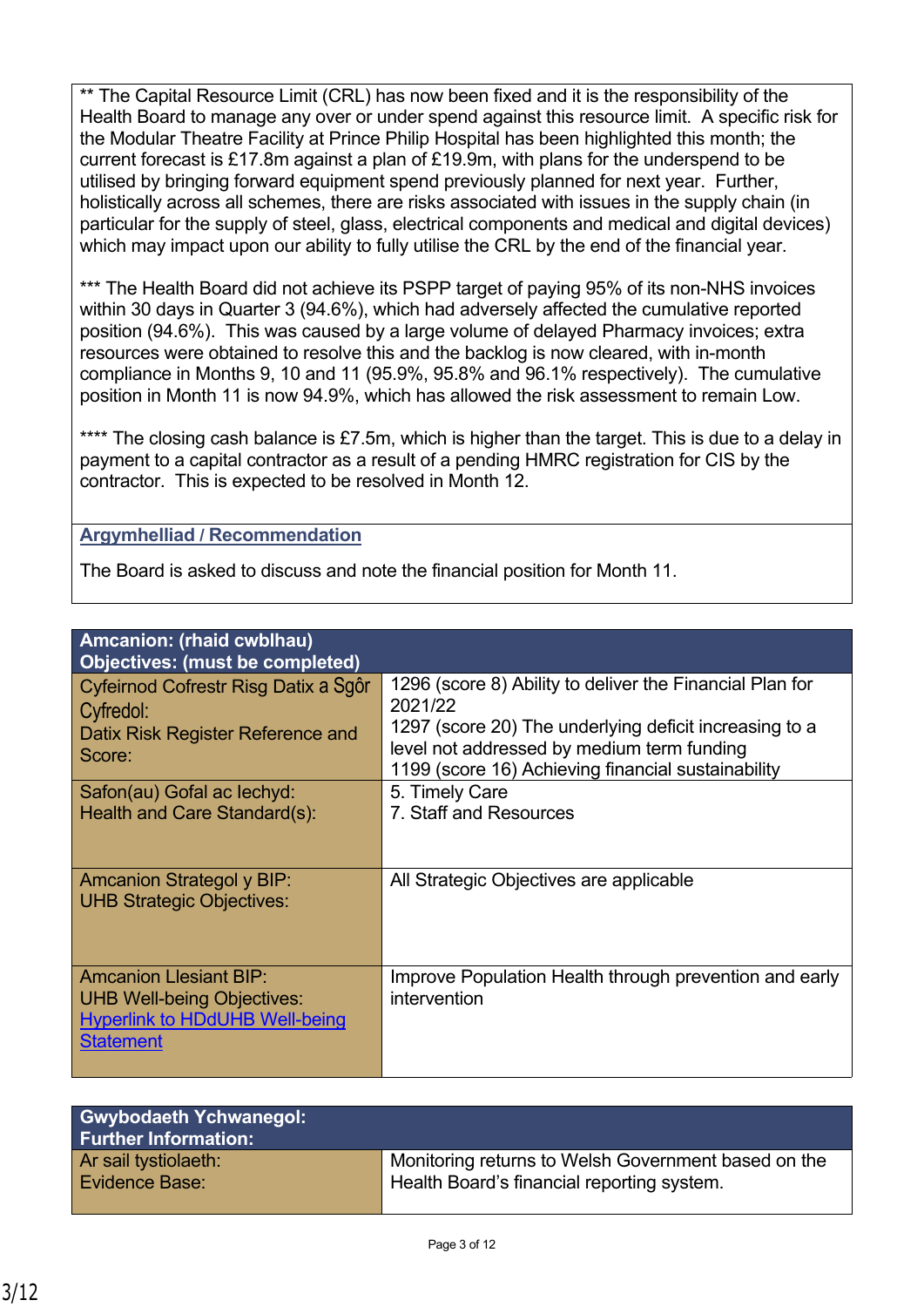| <b>Rhestr Termau:</b>                | <b>ADH</b> - Additional Duty Hours               |
|--------------------------------------|--------------------------------------------------|
| <b>Glossary of Terms:</b>            | <b>BGH</b> - Bronglais General Hospital          |
|                                      | <b>CHC</b> - Continuing Healthcare               |
|                                      | CIS - Construction Industry Scheme               |
|                                      | <b>EHEW</b> – Eye Health Examination Wales       |
|                                      | <b>ERP</b> – Elective Recovery Plan              |
|                                      | FYE - Full Year Effect                           |
|                                      | GGH - Glangwili General Hospital                 |
|                                      | <b>GMS</b> – General Medical Services            |
|                                      | HMRC - Her Majesty's Revenue & Customs           |
|                                      | LTAs - Long Term Agreements                      |
|                                      | M&SE - Medical & Surgical Equipment              |
|                                      | MHLD - Mental Health & Learning Disabilities     |
|                                      | NICE – National Institute for Health and Care    |
|                                      | Excellence                                       |
|                                      | <b>NOAC - Novel Oral Anti-Coagulant</b>          |
|                                      | OOH – Out of Hours                               |
|                                      | OPCS - Office of Population Censuses and Surveys |
|                                      | <b>PPE</b> – Personal Protective Equipment       |
|                                      | PPH - Prince Philip Hospital                     |
|                                      | PSPP- Public Sector Payment Policy               |
|                                      | <b>RSV - Respiratory Syncytial Virus</b>         |
|                                      | RTT - Referral to Treatment Time                 |
|                                      | SDEC - Same Day Emergency Care                   |
|                                      | TB - Tuberculosis                                |
|                                      | WG - Welsh Government                            |
|                                      | WGH - Withybush General Hospital                 |
|                                      | WRP – Welsh Risk Pool                            |
|                                      | <b>WHSSC</b> – Welsh Health Specialised Services |
|                                      | Committee                                        |
|                                      | YTD - Year to date                               |
| Partïon / Pwyllgorau â               | <b>Sustainable Resources Committee</b>           |
| ymgynhorwyd ymlaen llaw y            |                                                  |
| pwyllgor cyllid:                     |                                                  |
| Parties / Committees consulted prior |                                                  |
| to University Health Board:          |                                                  |
|                                      |                                                  |
|                                      |                                                  |

| <b>Effaith: (rhaid cwblhau)</b><br>Impact: (must be completed) |                                                           |
|----------------------------------------------------------------|-----------------------------------------------------------|
| <b>Ariannol / Gwerth am Arian:</b>                             | Financial impacts and considerations are inherent in the  |
| <b>Financial / Service:</b>                                    | report.                                                   |
| <b>Ansawdd / Gofal Claf:</b><br><b>Quality / Patient Care:</b> | These are assessed as part of our savings planning.       |
| Gweithlu:                                                      | The report discusses the impact of both variable pay and  |
| <b>Workforce:</b>                                              | substantive pay.                                          |
| Risg:<br><b>Risk:</b>                                          | Financial risks are detailed in the report.               |
| <b>Cyfreithiol:</b>                                            | The Health Board has a legal duty to deliver a breakeven  |
| Legal:                                                         | financial position over a rolling three-year basis and an |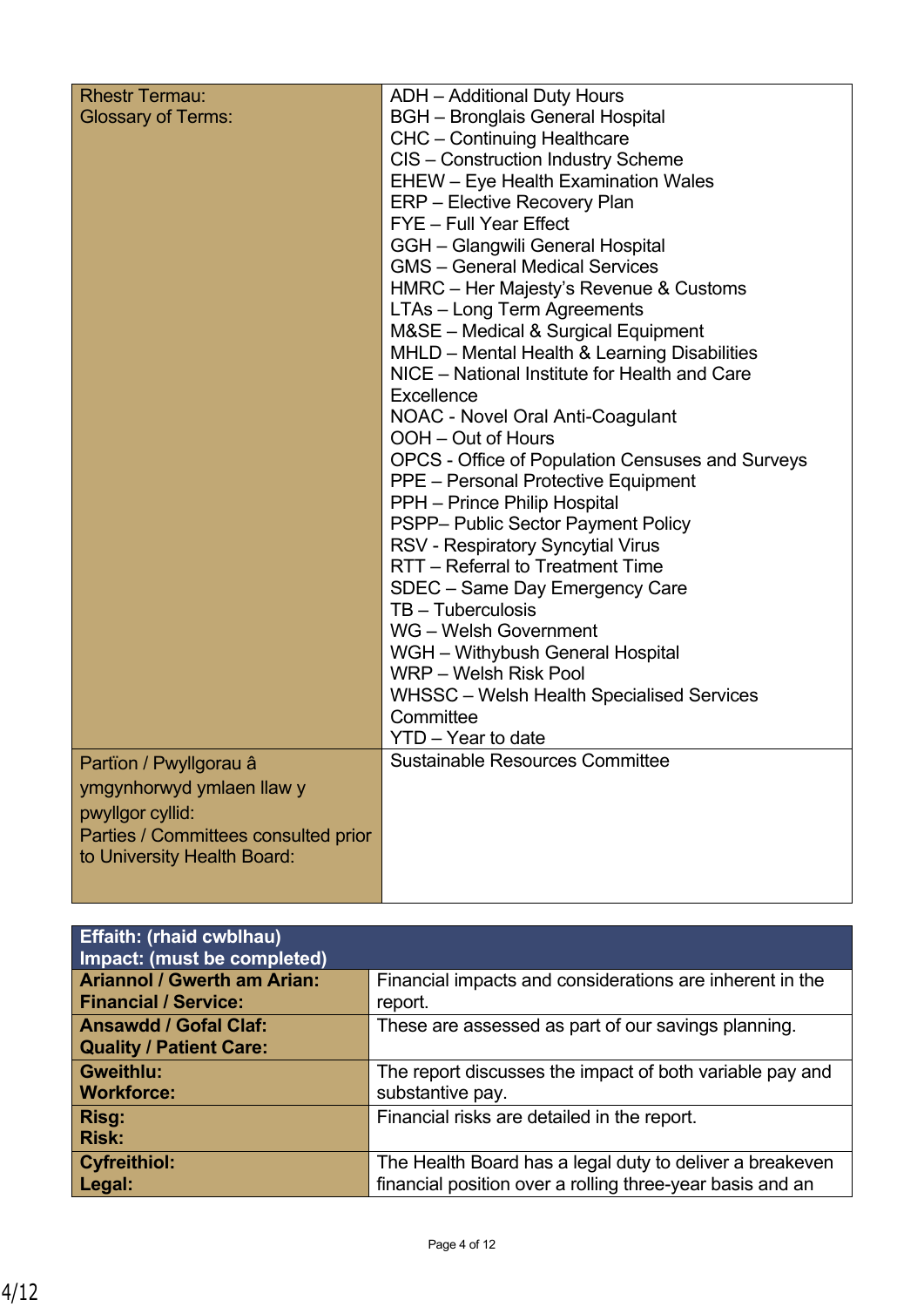|                      | administrative requirement to operate within its budget<br>within any given financial year. |
|----------------------|---------------------------------------------------------------------------------------------|
| <b>Enw Da:</b>       | Adverse variance against the Health Board's financial                                       |
| <b>Reputational:</b> | plan will affect our reputation with Welsh Government,                                      |
|                      | Audit Wales, and with external stakeholders.                                                |
| <b>Gyfrinachedd:</b> | Not Applicable                                                                              |
| <b>Privacy:</b>      |                                                                                             |
| Cydraddoldeb:        | Not Applicable                                                                              |
| <b>Equality:</b>     |                                                                                             |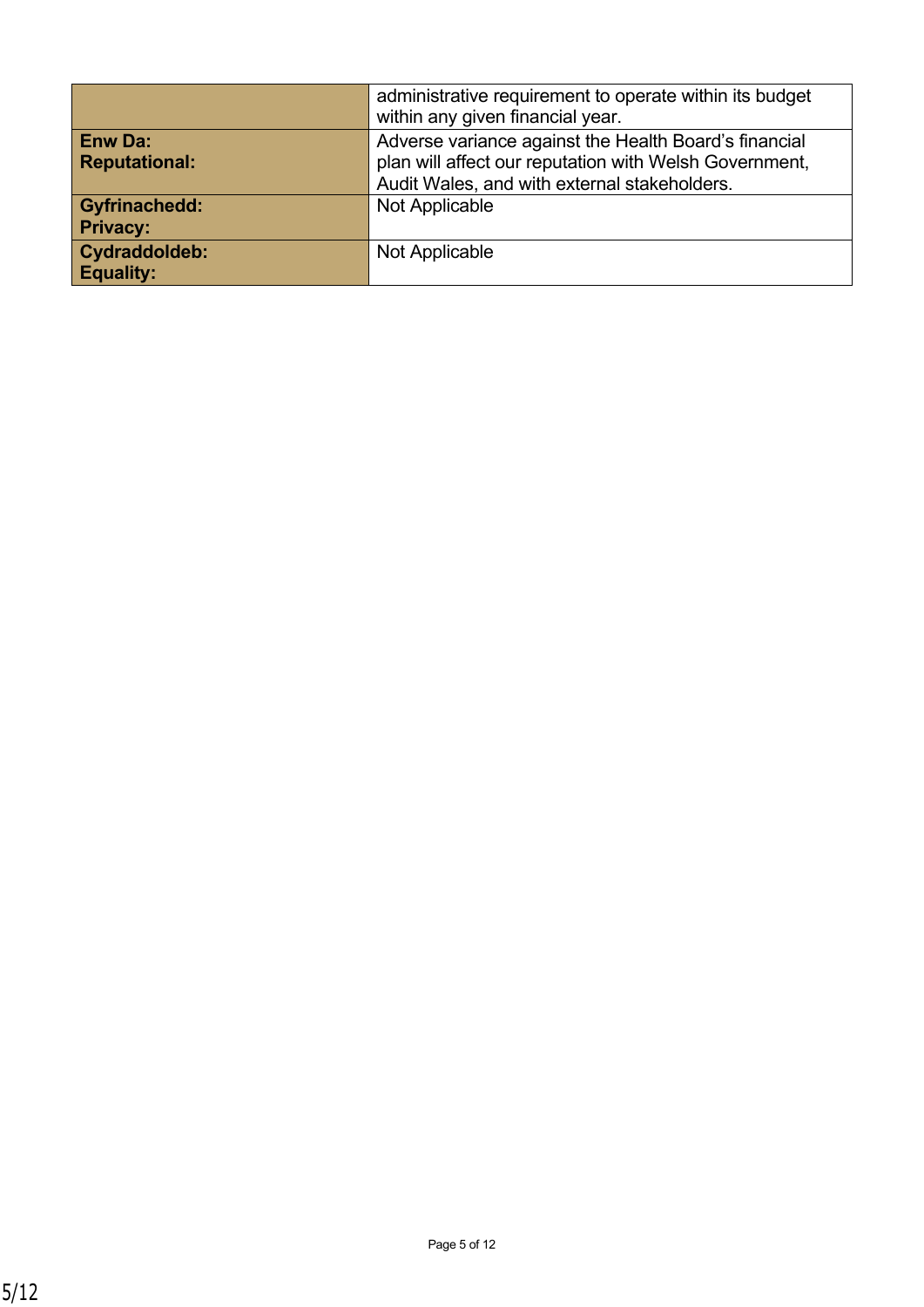# Revenue Summary



- **Planned Care £5.0m:** Elective Recovery costs and Red COVID-19 pathway costs in PPH offset by reduced non COVID-19 elective
- **Unscheduled Care (All sites) £19.1m:** Increased premium agency requirement due to a high volume of vacancies, self-isolation and sickness across Medical and Nursing posts throughout the Health Board's Acute sites, further exacerbated by pressures due to high demand in Emergency departments and difficulties in discharging medically fit patients due to the fragility of the Domiciliary and Social Care sectors;
- **Facilities £7.0m:** Additional Porters and Domestics recruited as part of the enhanced cleaning standards and additional front of house management and cleaning rosters introduced as part of the COVID-19 pandemic;
- **Primary Care £(2.1)m:** COVID-19 expenditure associated with the COVID-19 Mass vaccination programme. Slippage in Dental and GMS contract performance, OPCS and EHEW;
- **Medicines Management £0.8m:** Pressures continue in Primary Care Prescribing due to the overall increases in the cost per item for Category M and baseline drugs;
- **Contracting £1.5m:** A reduction in Non-Contracted Activity (NCA) and Road Traffic Accident (RTA) income as a consequence of the COVID-19 pandemic resulting in less tourism in the locality. Costs associated with Adult Social Care Provider Support;
- **Public Health £14.7m:** Costs associated with the COVID-19 Mass vaccination programme, Testing and Tracing included as part of the Health Board's response to the COVID-19 pandemic;
- **WG Funding £(60.1)m:** Funding has been received from WG to offset the cost of the Health Board's response to the COVID-19 pandemic. This excludes the WG funding to offset the underlying position brought forward from 2020/21 in relation to undelivered savings, which is £29.7m YTD.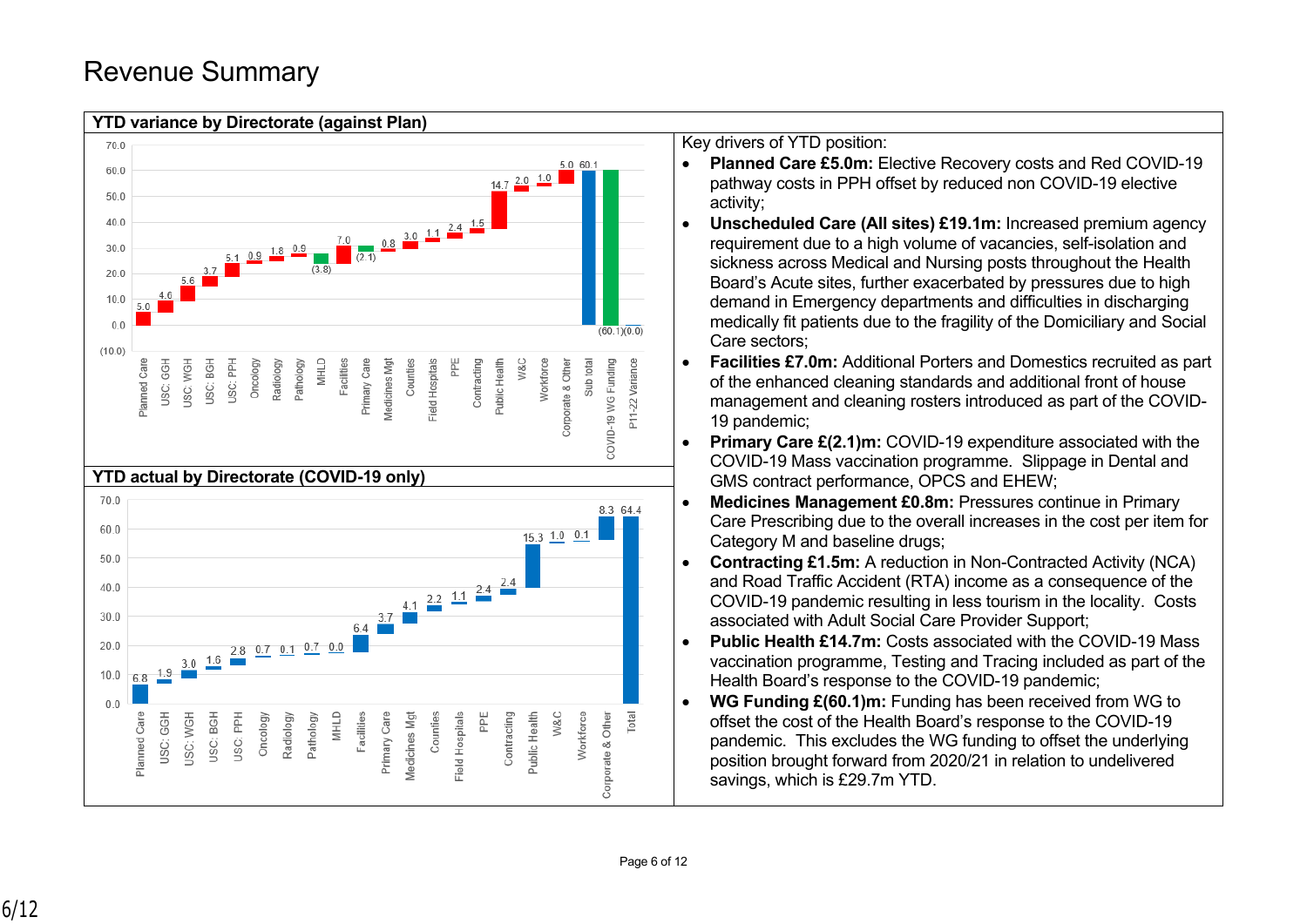# Revenue Summary



#### **YTD variance by Subjective (against Plan)**

Key drivers of YTD position:

- Pay £28.7m: Primarily due to the fixed term staff recruited as part of the Health Board's response to COVID-19, but also the increased premium agency requirement due to a high volume of vacancies, self-isolation and sickness across Medical and Nursing teams and pressures on Emergency departments throughout the Health Board's Acute sites;
- **Drugs & Clinical supplies £10.8m:** The overspend is primarily driven by the costs of PPE expenditure, home care and subcutaneous to intravenous Cancer drug treatment regimes (as a consequence of COVID-19) and costs associated with the strategic investments included within the Health Board's Elective Recovery plan;
- **Primary Care £(4.4)m:** COVID-19 expenditure associated with the COVID-19 Mass vaccination programme. Slippage in Dental and GMS contract performance, OPCS and EHEW;
- **Prescribing £1.7m:** Primary Care Prescribing continues to be impacted by the increase in the cost per item for Category M and baseline drugs from price increases in April 2020. This has been mitigated by a YTD reduction in the number of items issued;
- **Commissioning £4.9m:** Costs associated with commissioning additional activity from Private providers as part of the Health Board's COVID-19 Elective Recovery plans;
- **Care packages £1.5m:** Costs are primarily driven by the Adult Social Care Provider Support in response to COVID-19;
- **WG Funding £(60.1)m:** Funding has been received from WG to offset the cost of the Health Board's response to the COVID-19 pandemic. This excludes the WG funding to offset the underlying position brought forward from 2020/21 in relation to undelivered savings, which is £29.7m YTD.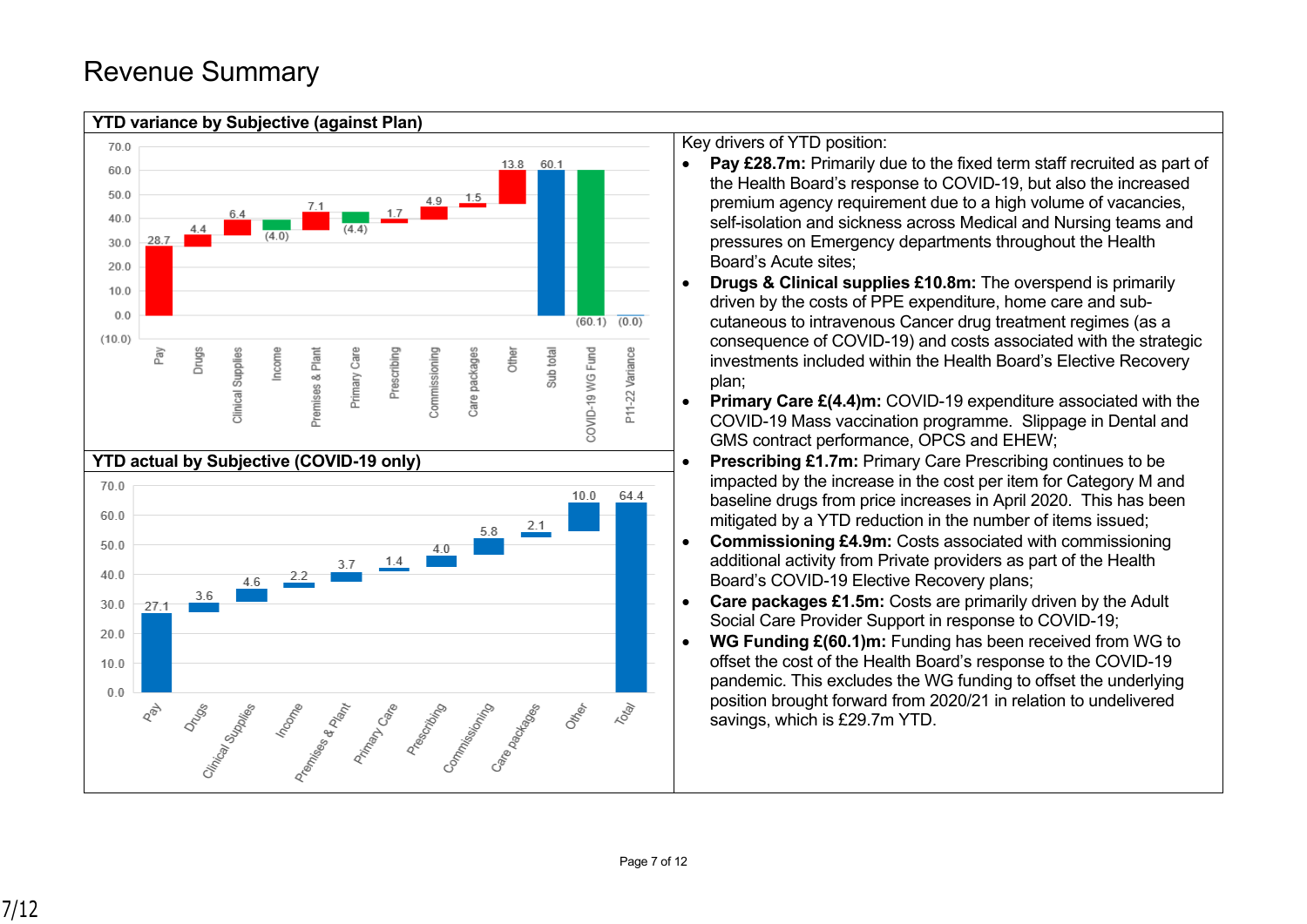## Subjective Summary



Pay costs incurred by the Health Board have decreased by £0.7m inmonth. Movements by category are explained below:

- **Substantive £(0.9)m:** Last month's charge in respect of the Bonus payment to Bands 1-5 and F1 & F2 Doctors £(1.7)m has not been incurred this month. In-month there has been the recognition of enhancement payments made to staff during the Christmas holiday (three Bank holidays plus weekends) of £0.4m, a number of recruitments of substantive staff occurring in-month £0.2m, the YTD recurrent monthly impact of the National Living Wage increase for staff in Bands 1 and 2 and 1% non-recurrent Bonus payment to staff that have left the organisation of £0.2m;
- **Agency Nursing £(0.3)m:** The in-month reduction is primarily due to an increased supply during the month of substantive staff and Bank willing to cover shifts;
- **Overtime and Bank staff £0.4m:** An increased availability of staff inmonth willing to cover gaps in Nursing rosters across the Health Board's Acute sites also resulting in increased fill rates during the month.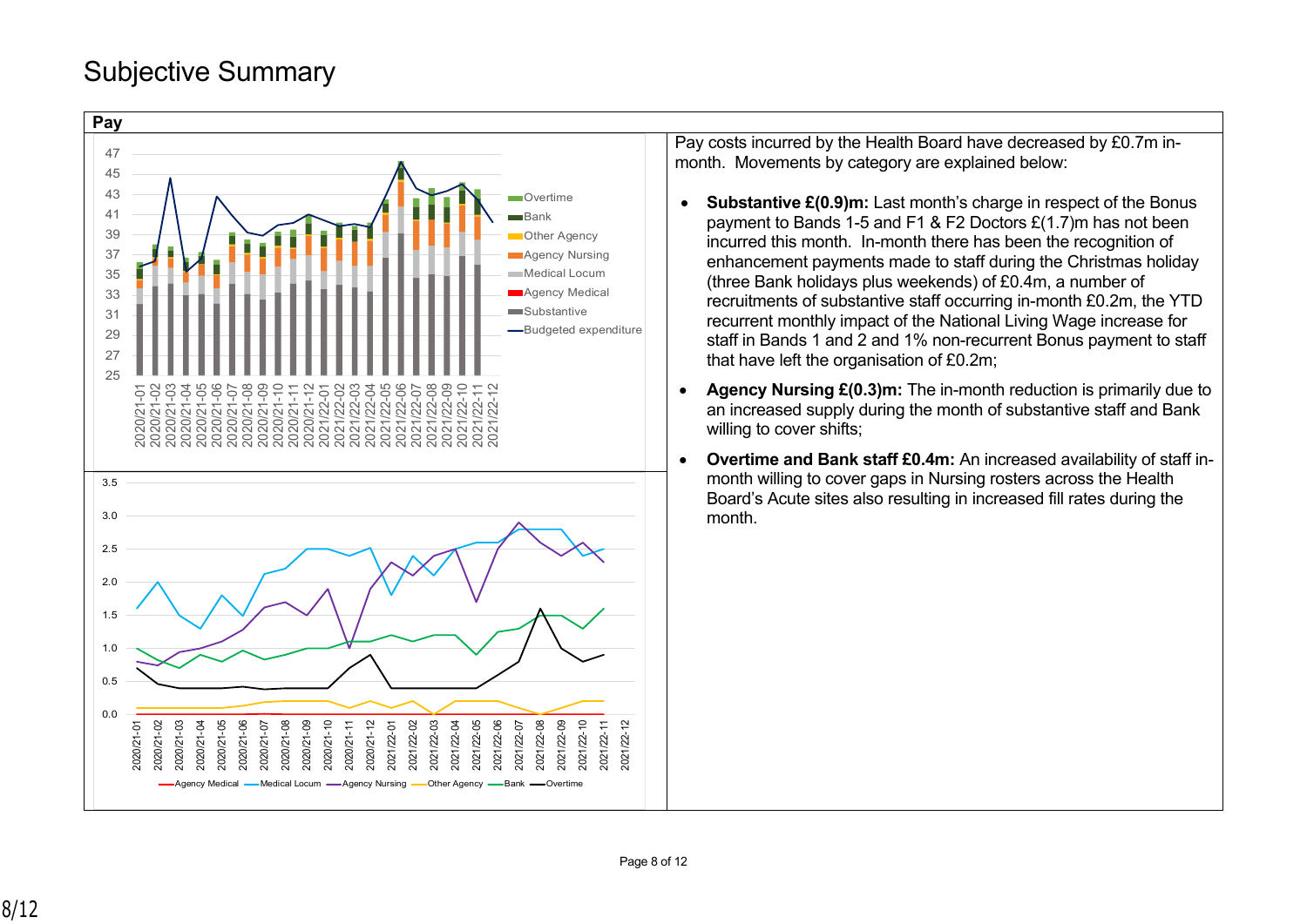# Subjective Summary

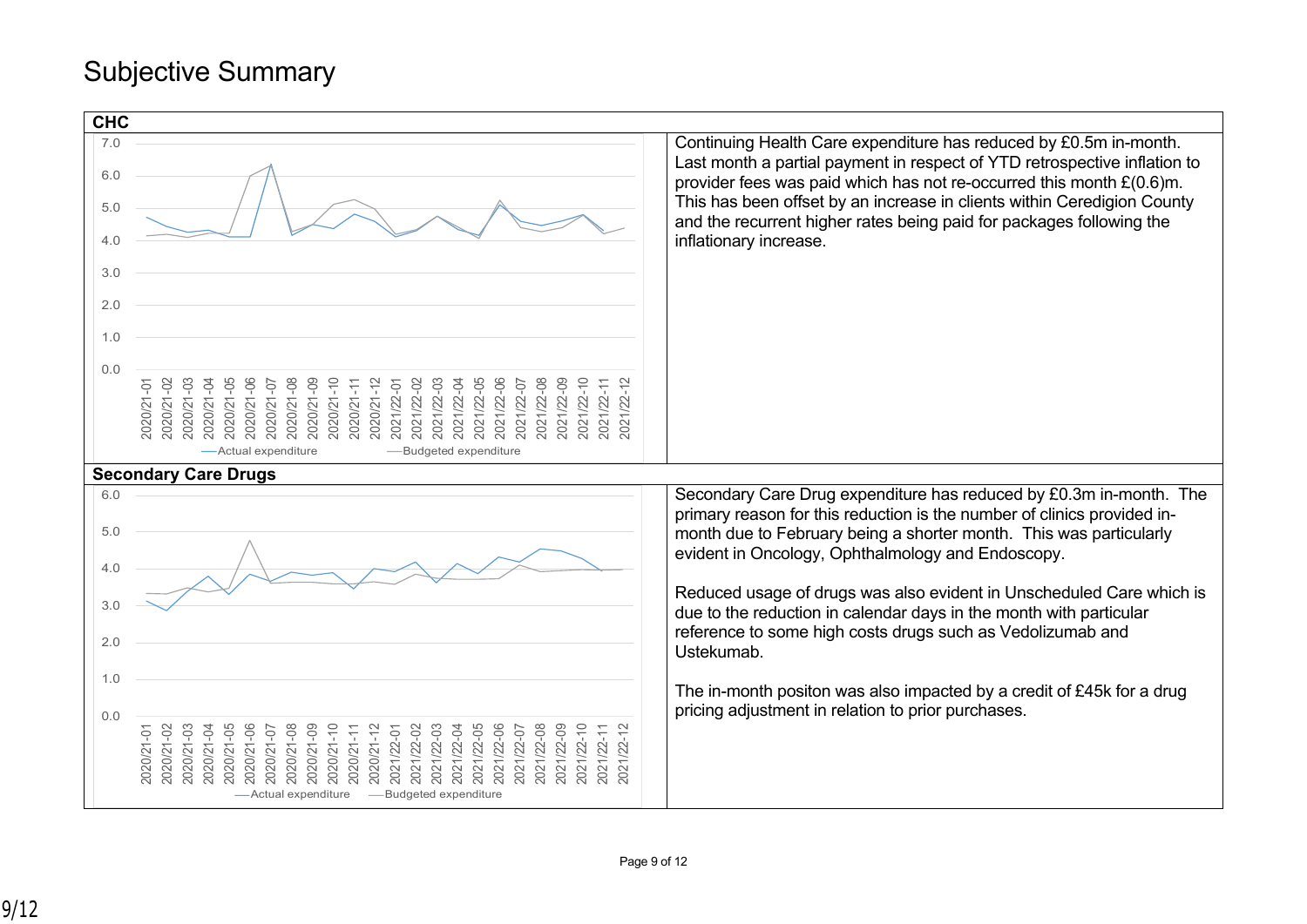## Subjective Summary

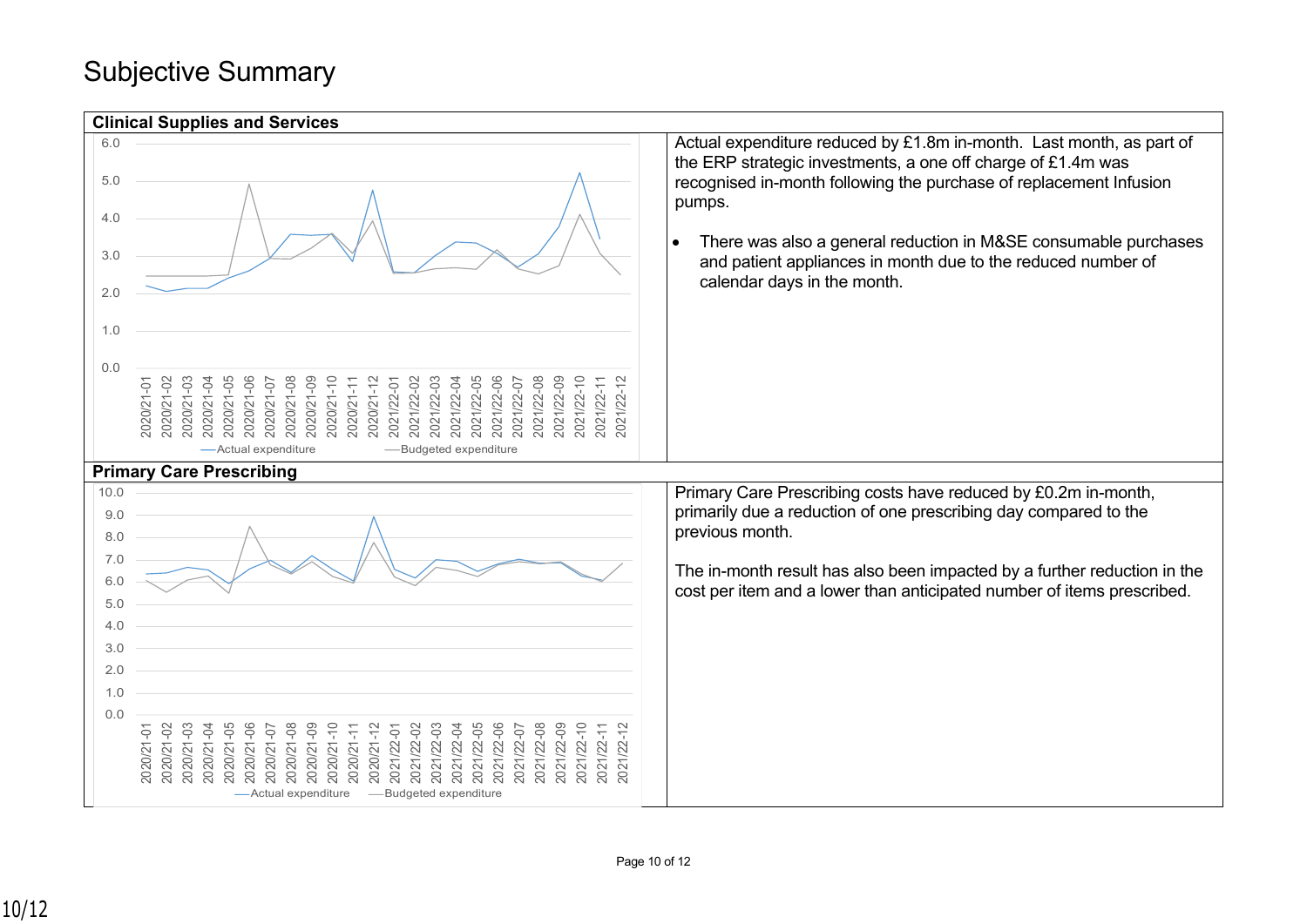# Financial Projection



#### **Key Assumptions**

- The direct impact of COVID-19, including programme expenditure (in respect of mass vaccination programmes, Testing, Tracing, Enhanced Cleaning Standards, PPE, Adult Social Care Provider Support, Long COVID-19 Service and Extended Flu) is modelled up to a twelve-month scenario within the current forecast;
- The COVID-19 Stability WG funding allocations are expected to be fully utilised in future months to offset the impact of COVID-19;
- Existing Services modelling assumes incremental reinstatement of elective services, approved Recovery Plans and Urgent and Emergency Care (being Urgent Primary Care and SDEC);
- Funding has been fixed from Month 11 (with the exception of the Extended Flu programme, which is from Month 10).

#### **Assurance**

- Improved assurance methods have been established, aligning to managers across the Health Board and the Regional Partnership Board.
- Performance monitored monthly through System Engagement meetings, including Performance and Improving Together.
- Following WG confirmation of COVID-19 funding and funding to offset the underlying position brought forward from 2020/21, the Health Board is forecasting to deliver the planned deficit of £25.0m. The risk to the in-year delivery is considered to be Low, recognising that the Health Board has limited risk of any significant increase in Workforce expenditure given the restricted supply.
- The Health Board's confirmed Elective Recovery funding is £15.95m, an increase of £4.4m from Month 10, which comprises of the revised core plan of £14.7m, as well as other National priorities and resilience schemes for which Welsh Government have issued additional funding. The planned accelerated profile of expenditure has again been delivered in-month, with assurance that the end of year delivery will be in line with the revised funding of £15.95m. This additional investment will prioritise patient access, largely through outsourcing activity coupled with waiting list management, and further accelerate the investment in the strategic digitalisation of medical records.

#### **Concerns**

• There is a significant risk of a deterioration in the underlying deficit from £57.4m in 2020/21 to £68.9m in 2021/22 if recurrent savings schemes of £11.5m are not identified in-year.

### **Next Steps**

 Continue to engage with partner organisations to develop plans to address the issues within the Primary Care and Social Care sectors, whilst working with operational teams to develop plans wherever possible based on the revised planning objective.